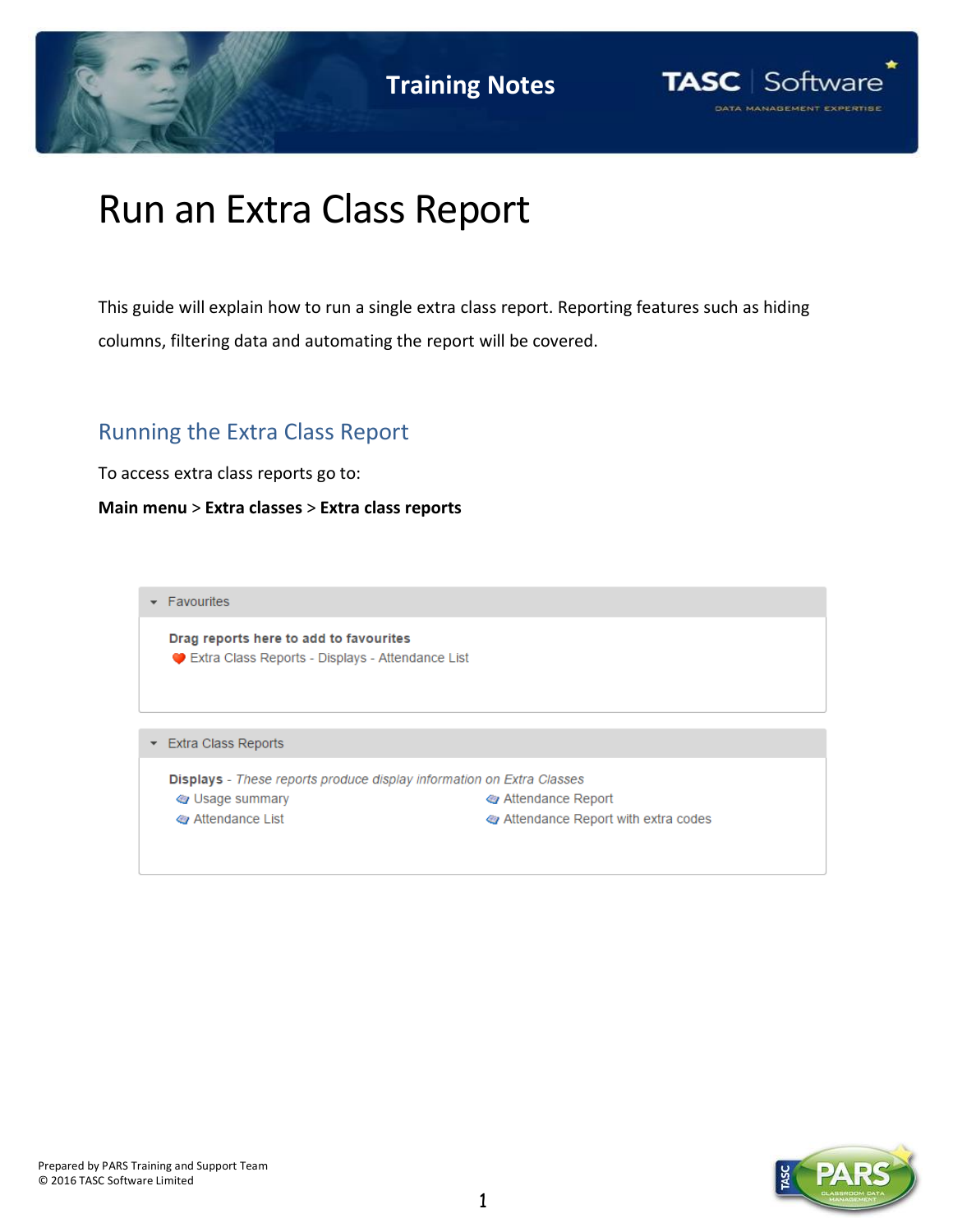

Click on **Extra class reports** to expand the section then click on **Attendance list**.

A date selector window will now appear. At the bottom left of the window there is a list of vulnerability groupings that you can choose to show on your report. Select any of the groupings you want on your report.

Next choose the date range. Click the **Last week** link on the left of the window, then click **Accept**.

A student selection window will now open. Select all students using the **All tiers** option on the left side of the window, under the **School Tier** section.



Your report will then open in a new window.

*If your report does not open, check that your pop-up blocker has not blocked pop-ups from PARS.*

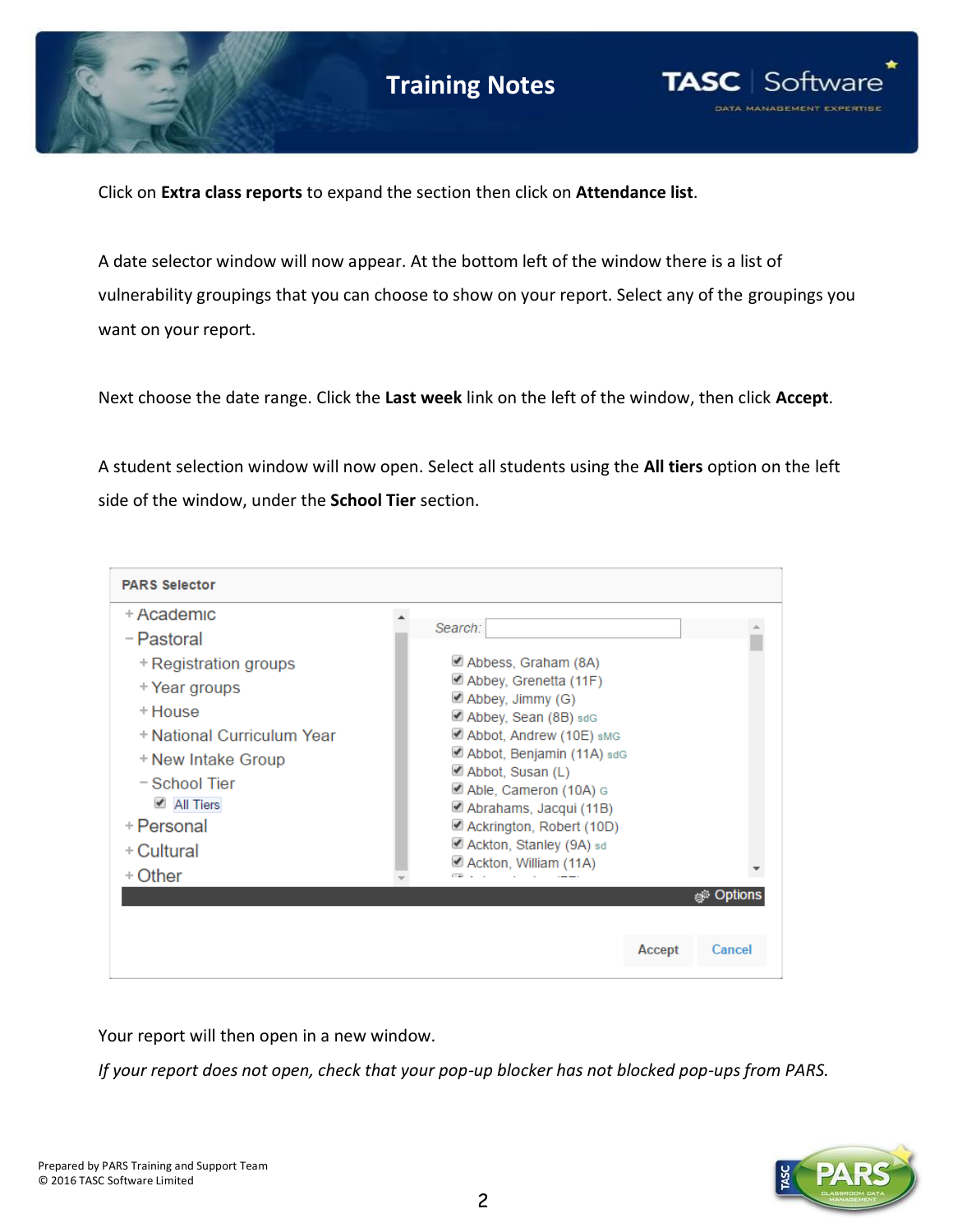

## **Training Notes**



₹ Ħ X  $|\bullet|$ Share Red Drag a column header here to group by that column Date Comment Name Staff Description Served  $\overline{a}$  $\overline{\mathbf{y}}$  $\overline{\mathbf{y}}$  $\varphi$  $\varphi$  $\overline{\mathbf{y}}$  $\varphi$ Abbey, Sean (8B) sdG 29/06/2016 0 Blacker, Mr Adrian Football club Not attended with reason Ackton, William (11A) 29/06/2016 0 Not personal - no default Football club Served Ainsworth, Zoe (N) 29/06/2016 0 Not personal - no default Football club Served Akmal, Mohammed (11D) 29/06/2016 Football club Not personal - no default Served Albion, Frederick (10F) 29/06/2016 Not personal - no default Football club Served Aldridge, Courtney (10E) 29/06/2016 Not personal - no default Football club Not attended without reason Alfrey, Trista (9F) 29/06/2016 Not personal - no default Football club Served Aloia, Paolo (9F) 29/06/2016 Football club Served Not personal - no default Binks, Benjamin (10C) 01/07/2016 Anderson, Mrs Mary **GCSE Support class** Served Burlison, Angus (11F) Blacker, Mr Adrian 29/06/2016 Football club Served Butterfield, Liam (J) 29/06/2016 Blacker, Mr Adrian Football club Served Cale, Billy (7D) 29/06/2016 Blacker, Mr Adrian Football club Served Carlson, Delia (10A) 29/06/2016 Blacker, Mr Adrian Football club Served Cheng, Tao (10D) sd 01/07/2016 Anderson, Mrs Mary **GCSE Support class** Not attended with reason Christenson, Olivia (10A) 29/06/2016 Blacker, Mr Adrian Football club Served Cronin, Michael (J) 29/06/2016 Blacker, Mr Adrian Football club Served

## Features in Reports

### Hiding Columns

To hide columns from your report, click the **Show/hide columns** button on the top toolbar. This will open a window with a list of all of the columns that are available on the report. Deselect any columns you wish to hide.

| <b>Show Hide columns</b> |        |        |
|--------------------------|--------|--------|
| $\triangle$ Name         |        | à.     |
| $\n  Date\n$             |        |        |
| $\triangleq$ Staff       |        |        |
| Description              |        |        |
| <b>■</b> Served          |        |        |
| $\Box$ Comment           |        |        |
|                          |        |        |
|                          | Accept | Cancel |
|                          |        |        |